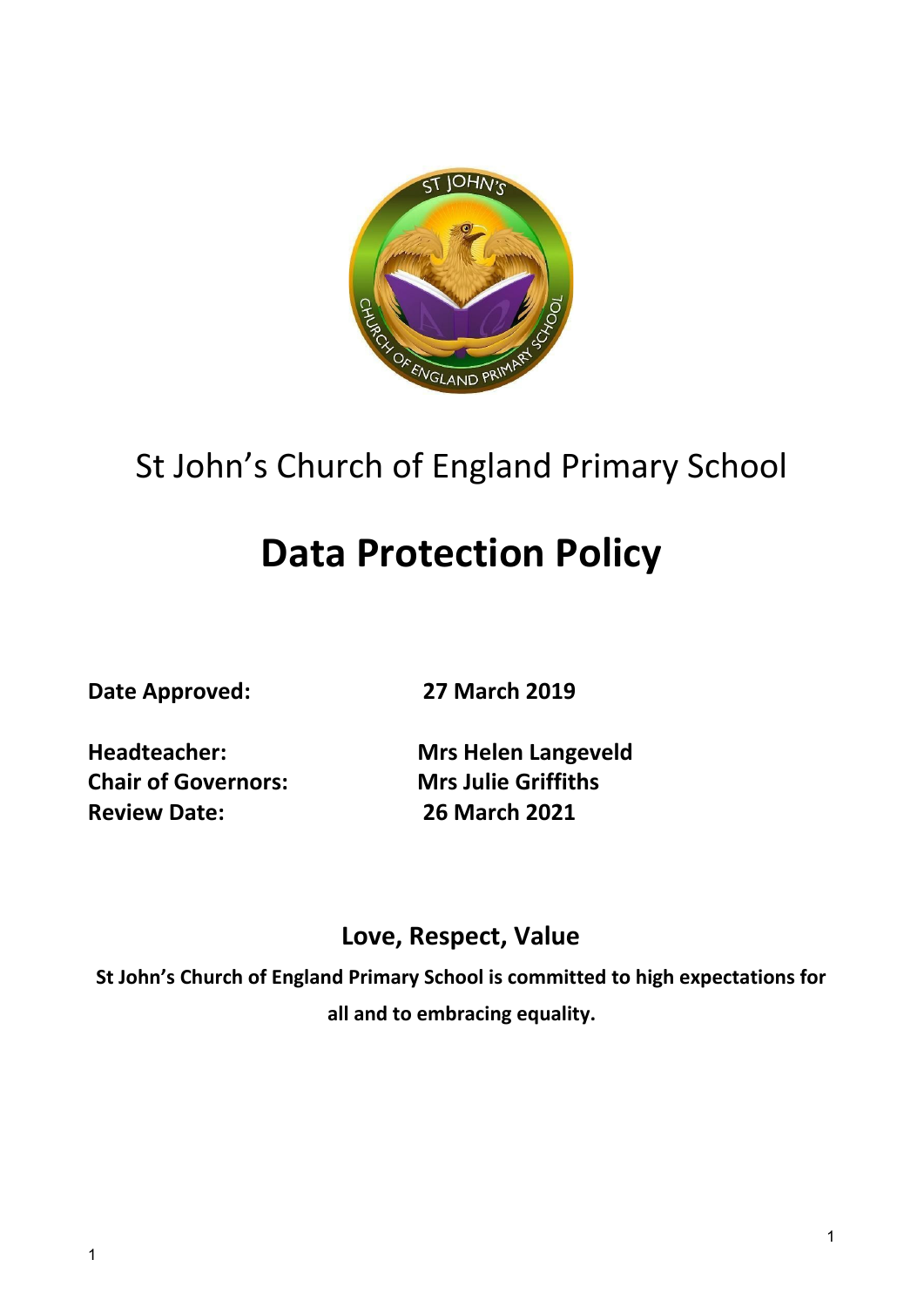# **1. Aims**

Our school aims to ensure that all personal data collected about staff, pupils, parents, governors, visitors and other individuals is collected, stored and processed in accordance with the General Data [Protection](http://data.consilium.europa.eu/doc/document/ST-5419-2016-INIT/en/pdf) [Regulation](http://data.consilium.europa.eu/doc/document/ST-5419-2016-INIT/en/pdf) (GDPR) and the expected provisions of the Data Protection Act 2018 (DPA 2018) as set out in the Data [Protection](https://publications.parliament.uk/pa/bills/cbill/2017-2019/0153/18153.pdf) Bill.

This policy applies to all personal data, regardless of whether it is in paper or electronic format.

# **2. Legislation and guidance**

This policy meets the requirements of the GDPR and the expected provisions of the DPA 2018. It is based on guidance published by the Information Commissioner's Office (ICO) on the [GDPR](https://ico.org.uk/for-organisations/guide-to-the-general-data-protection-regulation-gdpr/) and the ICO's [code](https://ico.org.uk/media/for-organisations/documents/2014223/subject-access-code-of-practice.pdf) of practice for subject access [requests](https://ico.org.uk/media/for-organisations/documents/2014223/subject-access-code-of-practice.pdf).

In addition, this policy complies with our funding agreement and articles of association.

# **3. Definitions**

| <b>Term</b>                         | <b>Definition</b>                                                                                                                                                                                                                                                                                                                                                                                                                                                                                  |
|-------------------------------------|----------------------------------------------------------------------------------------------------------------------------------------------------------------------------------------------------------------------------------------------------------------------------------------------------------------------------------------------------------------------------------------------------------------------------------------------------------------------------------------------------|
| <b>Personal data</b>                | Any information relating to an identified, or<br>identifiable, individual.<br>This may include the individual's:<br>Name (including initials)<br>Identification number<br>Location data<br>Online identifier, such as a username<br>It may also include factors specific to the<br>individual's physical, physiological, genetic,<br>mental, economic, cultural or social identity.                                                                                                                |
| Special categories of personal data | Personal data which is more sensitive and so<br>needs more protection, including information<br>about an individual's:<br>Racial or ethnic origin<br>Political opinions<br>$\bullet$<br>Religious or philosophical beliefs<br>$\bullet$<br>Trade union membership<br>$\bullet$<br>Genetics<br>$\bullet$<br>Biometrics (such as fingerprints, retina<br>and iris patterns), where used for<br>identification purposes<br>Health - physical or mental<br>$\bullet$<br>Sex life or sexual orientation |
| <b>Processing</b>                   | Anything done to personal data, such as<br>collecting, recording, organising, structuring,<br>storing, adapting, altering, retrieving, using,<br>disseminating, erasing or destroying.                                                                                                                                                                                                                                                                                                             |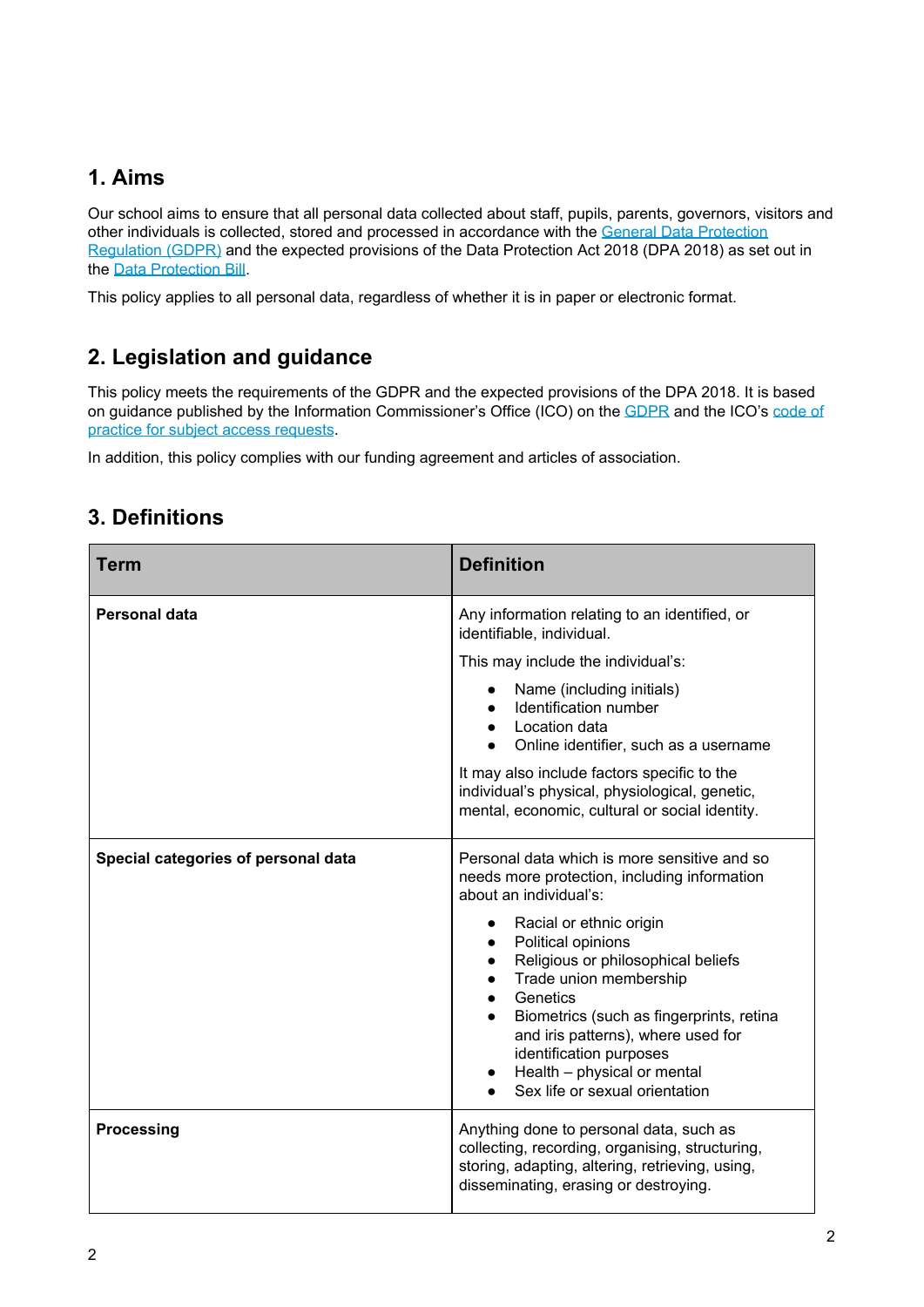|                      | Processing can be automated or manual.                                                                                                                  |
|----------------------|---------------------------------------------------------------------------------------------------------------------------------------------------------|
| Data subject         | The identified or identifiable individual whose<br>personal data is held or processed.                                                                  |
| Data controller      | A person or organisation that determines the<br>purposes and the means of processing of<br>personal data.                                               |
| Data processor       | A person or other body, other than an employee of<br>the data controller, who processes personal data<br>on behalf of the data controller.              |
| Personal data breach | A breach of security leading to the accidental or<br>unlawful destruction, loss, alteration, unauthorised<br>disclosure of, or access to personal data. |

### **4. The data controller**

Our school processes personal data relating to parents, pupils, staff, governors, trust members, visitors and others, and therefore is a data controller.

The school is registered as a data controller with the ICO and will renew this registration annually or as otherwise legally required.

### **5. Roles and responsibilities**

This policy applies to **all staff** employed by our school, and to external organisations or individuals working on our behalf. Staff who do not comply with this policy may face disciplinary action.

#### **5.1 Governing board**

The governing board has overall responsibility for ensuring that our school complies with all relevant data protection obligations.

#### **5.2 Data protection officer**

The data protection officer (DPO) is responsible for overseeing the implementation of this policy, monitoring our compliance with data protection law, and developing related policies and guidelines where applicable.

They will provide an annual report of their activities directly to the governing board and, where relevant, report to the board their advice and recommendations on school data protection issues.

The DPO is also the first point of contact for individuals whose data the school processes, and for the ICO.

Full details of the DPO's responsibilities are set out in their job description.

Our DPO is Mrs Vix Moore and is contactable via [office@watfordstjohns.org](mailto:office@watfordstjohns.org) or 01923 255017.

#### **5.3 Headteacher**

The headteacher acts as the representative of the data controller on a day-to-day basis.

#### **5.4 All staff**

Staff are responsible for:

- Collecting, storing and processing any personal data in accordance with this policy
- Informing the school of any changes to their personal data, such as a change of address
- Contacting the DPO in the following circumstances:
	- With any questions about the operation of this policy, data protection law, retaining personal data or keeping personal data secure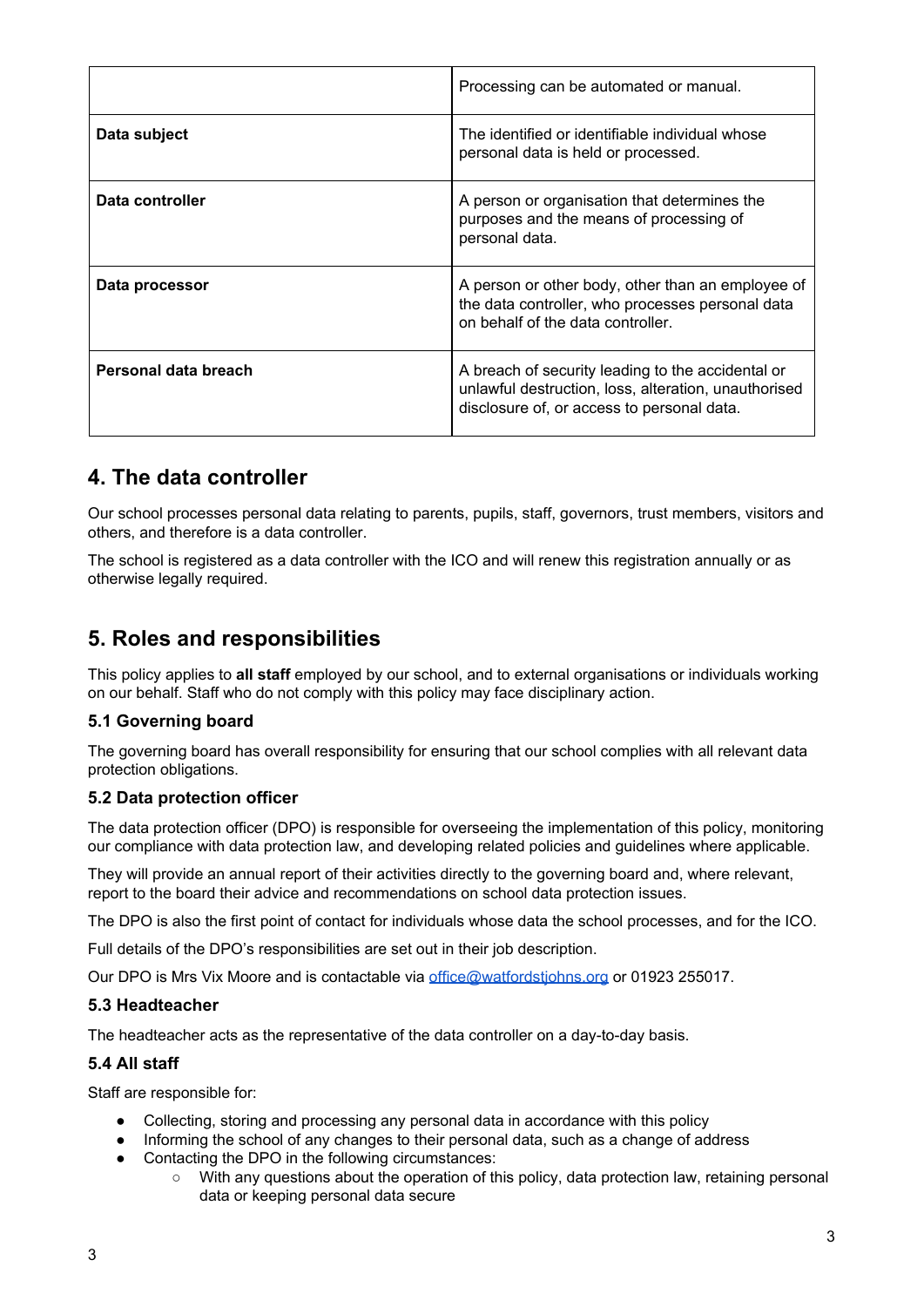- If they have any concerns that this policy is not being followed
- If they are unsure whether or not they have a lawful basis to use personal data in a particular way
- If they need to rely on or capture consent, draft a privacy notice, deal with data protection rights invoked by an individual, or transfer personal data outside the European Economic Area
- If there has been a data breach
- Whenever they are engaging in a new activity that may affect the privacy rights of individuals
- If they need help with any contracts or sharing personal data with third parties

## **6. Data protection principles**

The GDPR is based on data protection principles that our school must comply with.

The principles say that personal data must be:

- Processed lawfully, fairly and in a transparent manner
- Collected for specified, explicit and legitimate purposes
- Adequate, relevant and limited to what is necessary to fulfil the purposes for which it is processed
- Accurate and, where necessary, kept up to date
- Kept for no longer than is necessary for the purposes for which it is processed
- Processed in a way that ensures it is appropriately secure

This policy sets out how the school aims to comply with these principles.

# **7. Collecting personal data**

#### **7.1 Lawfulness, fairness and transparency**

We will only process personal data where we have one of 6 'lawful bases' (legal reasons) to do so under data protection law:

- The data needs to be processed so that the school can **fulfil a contract** with the individual, or the individual has asked the school to take specific steps before entering into a contract
- The data needs to be processed so that the school can **comply with a legal obligation**
- The data needs to be processed to ensure the **vital interests** of the individual e.g. to protect someone's life
- The data needs to be processed so that the school, as a public authority, can perform a task **in the public interest,** and carry out its official functions
- The data needs to be processed for the **legitimate interests** of the school or a third party (provided the individual's rights and freedoms are not overridden)
- The individual (or their parent/carer when appropriate in the case of a pupil) has freely given clear **consent**

For special categories of personal data, we will also meet one of the special category conditions for processing which are set out in the GDPR and Data Protection Act 2018.

If we offer online services to pupils, such as classroom apps, and we intend to rely on consent as a basis for processing, we will get parental consent (except for online counselling and preventive services).

Whenever we first collect personal data directly from individuals, we will provide them with the relevant information required by data protection law.

#### **7.2 Limitation, minimisation and accuracy**

We will only collect personal data for specified, explicit and legitimate reasons. We will explain these reasons to the individuals when we first collect their data.

If we want to use personal data for reasons other than those given when we first obtained it, we will inform the individuals concerned before we do so, and seek consent where necessary.

Staff must only process personal data where it is necessary in order to do their jobs.

When staff no longer need the personal data they hold, they must ensure it is deleted or anonymised. This will be done in accordance with the school's record retention schedule.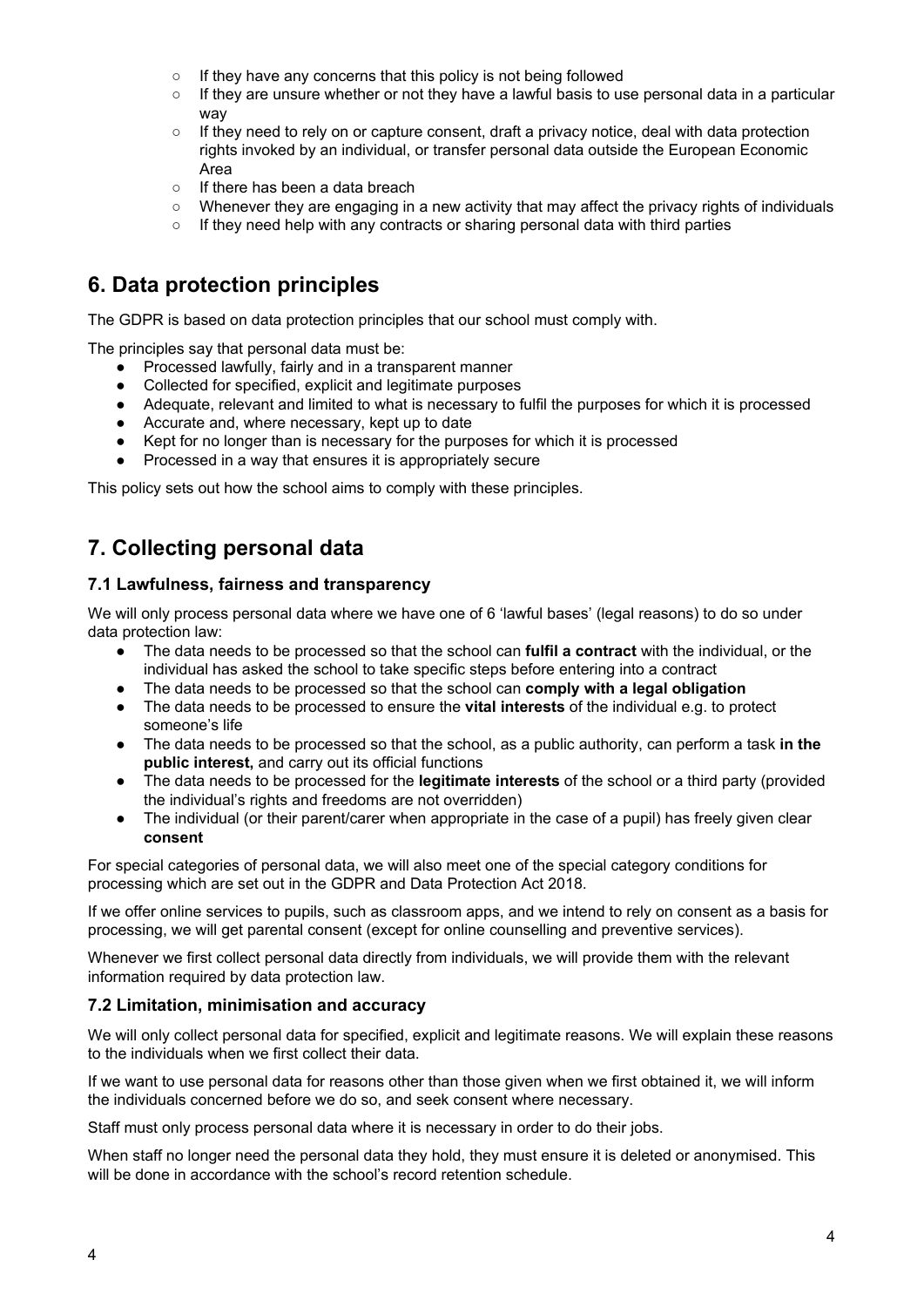# **8. Sharing personal data**

We will not normally share personal data with anyone else, but may do so where:

- There is an issue with a pupil or parent/carer that puts the safety of our staff at risk
- We need to liaise with other agencies we will seek consent as necessary before doing this
- Our suppliers or contractors need data to enable us to provide services to our staff and pupils for example, IT companies. When doing this, we will:
	- Only appoint suppliers or contractors which can provide sufficient guarantees that they comply with data protection law
	- Establish a data sharing agreement with the supplier or contractor, either in the contract or as a standalone agreement, to ensure the fair and lawful processing of any personal data we share
	- Only share data that the supplier or contractor needs to carry out their service, and information necessary to keep them safe while working with us

We will also share personal data with law enforcement and government bodies where we are legally required to do so, including for:

- The prevention or detection of crime and/or fraud
- The apprehension or prosecution of offenders
- The assessment or collection of tax owed to HMRC
- In connection with legal proceedings
- Where the disclosure is required to satisfy our safeguarding obligations
- Research and statistical purposes, as long as personal data is sufficiently anonymised or consent has been provided

We may also share personal data with emergency services and local authorities to help them to respond to an emergency situation that affects any of our pupils or staff.

Where we transfer personal data to a country or territory outside the European Economic Area, we will do so in accordance with data protection law.

### **9. Subject access requests and other rights of individuals**

#### **9.1 Subject access requests**

Individuals have a right to make a 'subject access request' to gain access to personal information that the school holds about them. This includes:

- Confirmation that their personal data is being processed
- Access to a copy of the data
- The purposes of the data processing
- The categories of personal data concerned
- Who the data has been, or will be, shared with
- How long the data will be stored for, or if this isn't possible, the criteria used to determine this period
- The source of the data, if not the individual
- Whether any automated decision-making is being applied to their data, and what the significance and consequences of this might be for the individual

Subject access requests must be submitted in writing, either by letter or email to the DPO. They should include:

- Name of individual
- Correspondence address
- Contact number and email address
- Details of the information requested

If staff receive a subject access request they must immediately forward it to the DPO.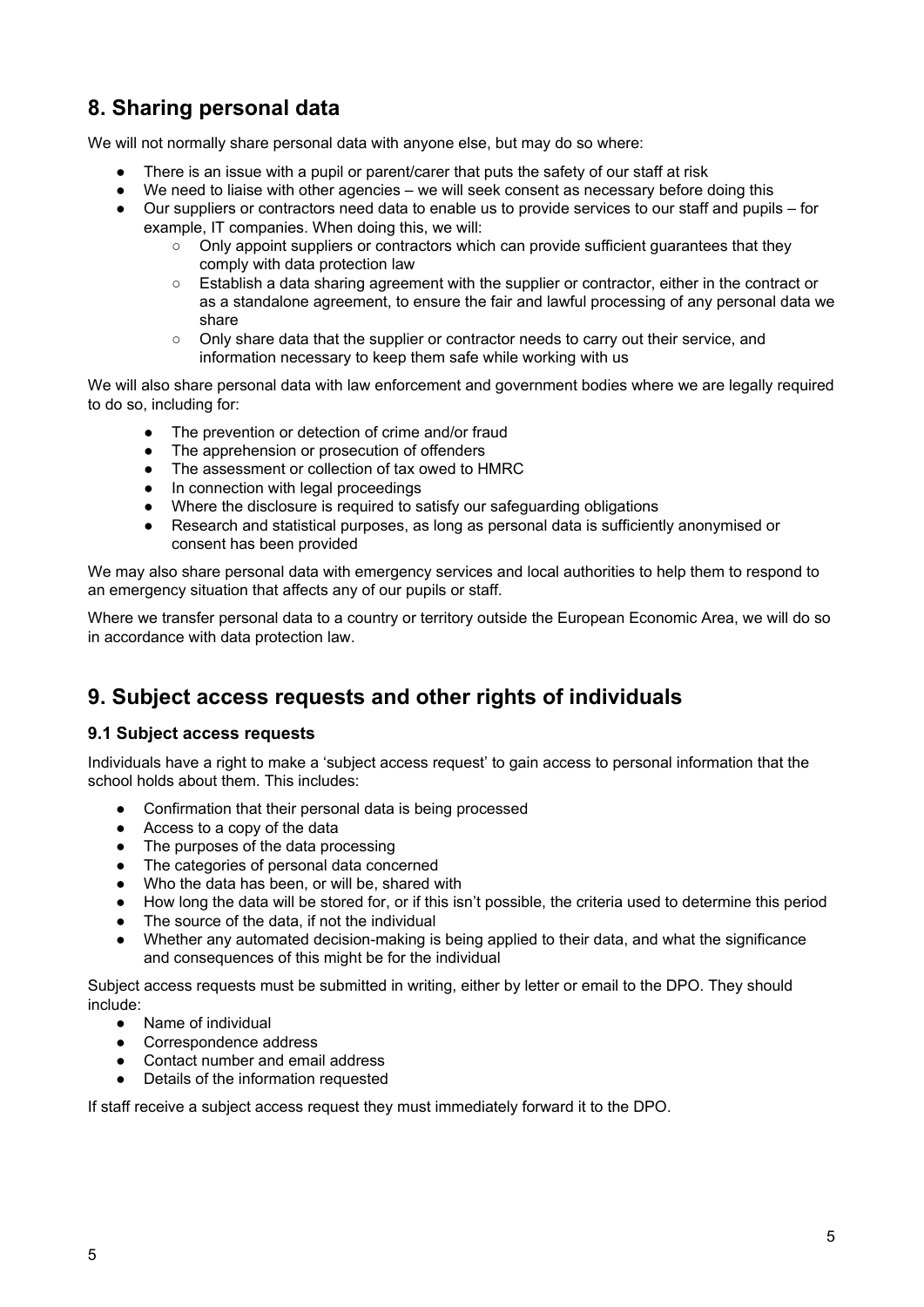#### **9.2 Children and subject access requests**

Personal data about a child belongs to that child, and not the child's parents or carers. For a parent or carer to make a subject access request with respect to their child, the child must either be unable to understand their rights and the implications of a subject access request, or have given their consent.

Children below the age of 12 are generally not regarded to be mature enough to understand their rights and the implications of a subject access request. Therefore, most subject access requests from parents or carers of pupils at our school may be granted without the express permission of the pupil. This is not a rule and a pupil's ability to understand their rights will always be judged on a case-by-case basis.

#### **9.3 Responding to subject access requests**

When responding to requests, we:

- May ask the individual to provide 2 forms of identification
- May contact the individual via phone to confirm the request was made
- Will respond without delay and within 1 month of receipt of the request
- Will provide the information free of charge
- May tell the individual we will comply within 3 months of receipt of the request, where a request is complex or numerous. We will inform the individual of this within 1 month, and explain why the extension is necessary

We will not disclose information if it:

- Might cause serious harm to the physical or mental health of the pupil or another individual
- Would reveal that the child is at risk of abuse, where the disclosure of that information would not be in the child's best interests
- Is contained in adoption or parental order records
- Is given to a court in proceedings concerning the child

If the request is unfounded or excessive, we may refuse to act on it, or charge a reasonable fee which takes into account administrative costs.

A request will be deemed to be unfounded or excessive if it is repetitive, or asks for further copies of the same information.

When we refuse a request, we will tell the individual why, and tell them they have the right to complain to the ICO.

#### **9.4 Other data protection rights of the individual**

In addition to the right to make a subject access request (see above), and to receive information when we are collecting their data about how we use and process it (see section 7), individuals also have the right to:

- Withdraw their consent to processing at any time
- Ask us to rectify, erase or restrict processing of their personal data, or object to the processing of it (in certain circumstances)
- Prevent use of their personal data for direct marketing
- Challenge processing which has been justified on the basis of public interest
- Request a copy of agreements under which their personal data is transferred outside of the European Economic Area
- Object to decisions based solely on automated decision making or profiling (decisions taken with no human involvement, that might negatively affect them)
- Prevent processing that is likely to cause damage or distress
- Be notified of a data breach in certain circumstances
- Make a complaint to the ICO
- Ask for their personal data to be transferred to a third party in a structured, commonly used and machine-readable format (in certain circumstances)

Individuals should submit any request to exercise these rights to the DPO. If staff receive such a request, they must immediately forward it to the DPO.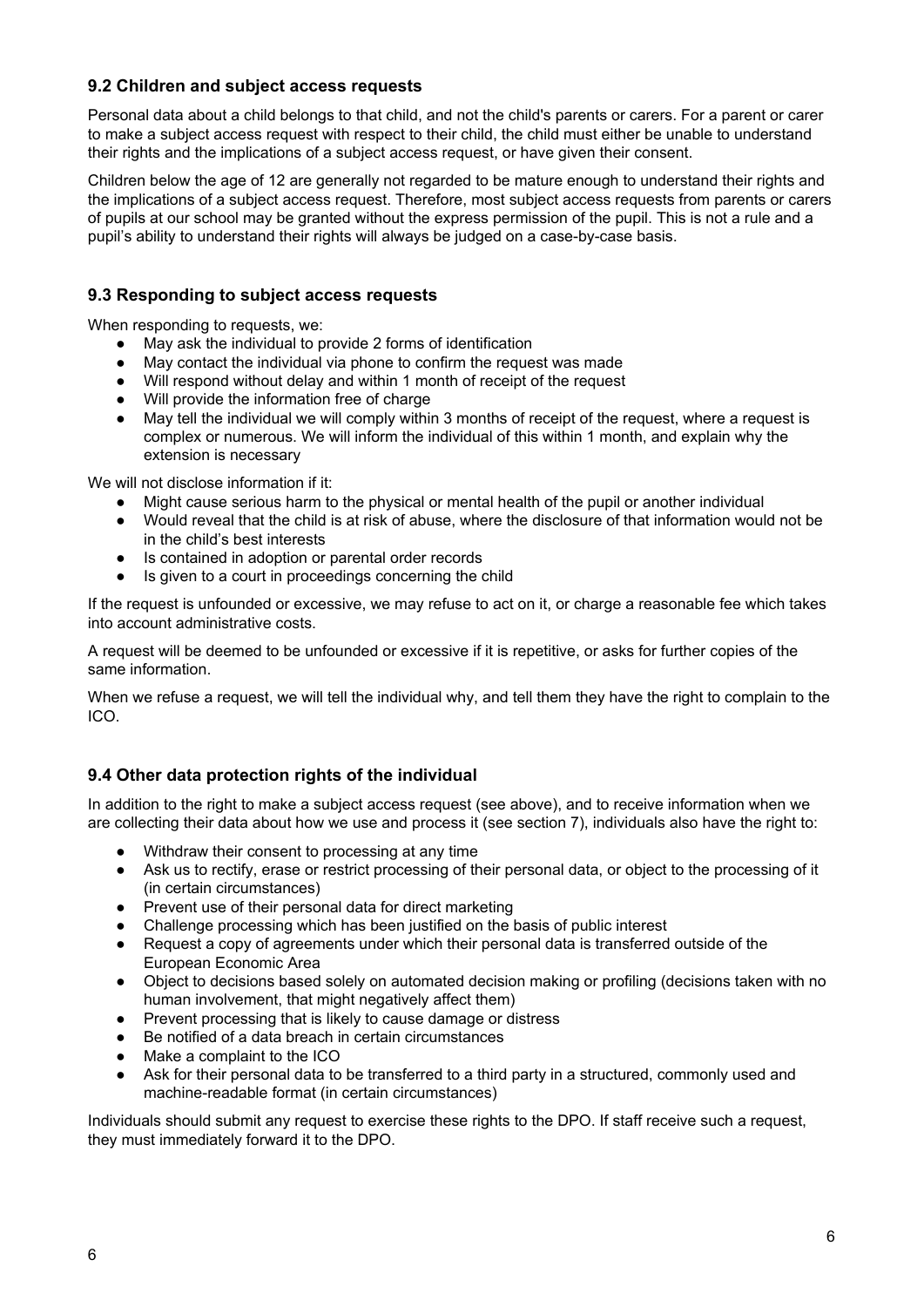# **10. Parental requests to see the educational record**

Although there is no automatic legal right for parents or those with parental responsibility, to have access to their child's educational record (which includes most information about a pupil), we would consider any such applications made in writing.

## **11. Biometric recognition systems**

Currently we do not use biometric data at our school. If we should wish to introduce these systems, we would notify all parents/carers before any biometric recognition system is put in place or before their child first takes part in it. The school will get written consent from at least one parent or carer before we take any biometric data from their child and first process it.

# **12. CCTV**

We use CCTV in various locations around the school site to ensure it remains safe. We will adhere to the ICO's Code of Practice for the use of CCTV.

We do not need to ask individuals' permission to use CCTV, but we make it clear where individuals are being recorded. Security cameras are clearly visible and accompanied by prominent signs explaining that CCTV is in use.

Any enquiries about the CCTV system should be directed to Mrs Vix Moore, School Office and Business Manager.

### **13. Photographs and videos**

As part of our school activities, we may take photographs and record images of individuals within our school.

We will obtain written consent from parents/carers for photographs and videos to be taken of their child for communication, marketing and promotional materials. We will clearly explain how the photograph and/or video will be used to both the parent/carer and pupil.

Uses may include:

- Within school on notice boards
- Within school brochures, newsletters, etc.
- Within marketing materials such as leaflets, posters, promotional banners etc.
- Outside of school by external agencies such as the school photographer, newspapers, campaigns
- Online on our school website or social media pages

Consent can be refused or withdrawn at any time. If consent is withdrawn, we will delete the photograph or video and not distribute it further.

When using photographs and videos in this way we will not accompany them with any other personal information about the child, to ensure they cannot be identified.

See our Online Safety Policy, Safeguarding Policy, Staff Code of Conduct and Home School Agreement for more information on our use of photographs and videos.

# **14. Data protection by design and default**

We will put measures in place to show that we have integrated data protection into all of our data processing activities, including:

- Appointing a suitably qualified DPO, and ensuring they have the necessary resources to fulfil their duties and maintain their expert knowledge
- Only processing personal data that is necessary for each specific purpose of processing, and always in line with the data protection principles set out in relevant data protection law (see section 6)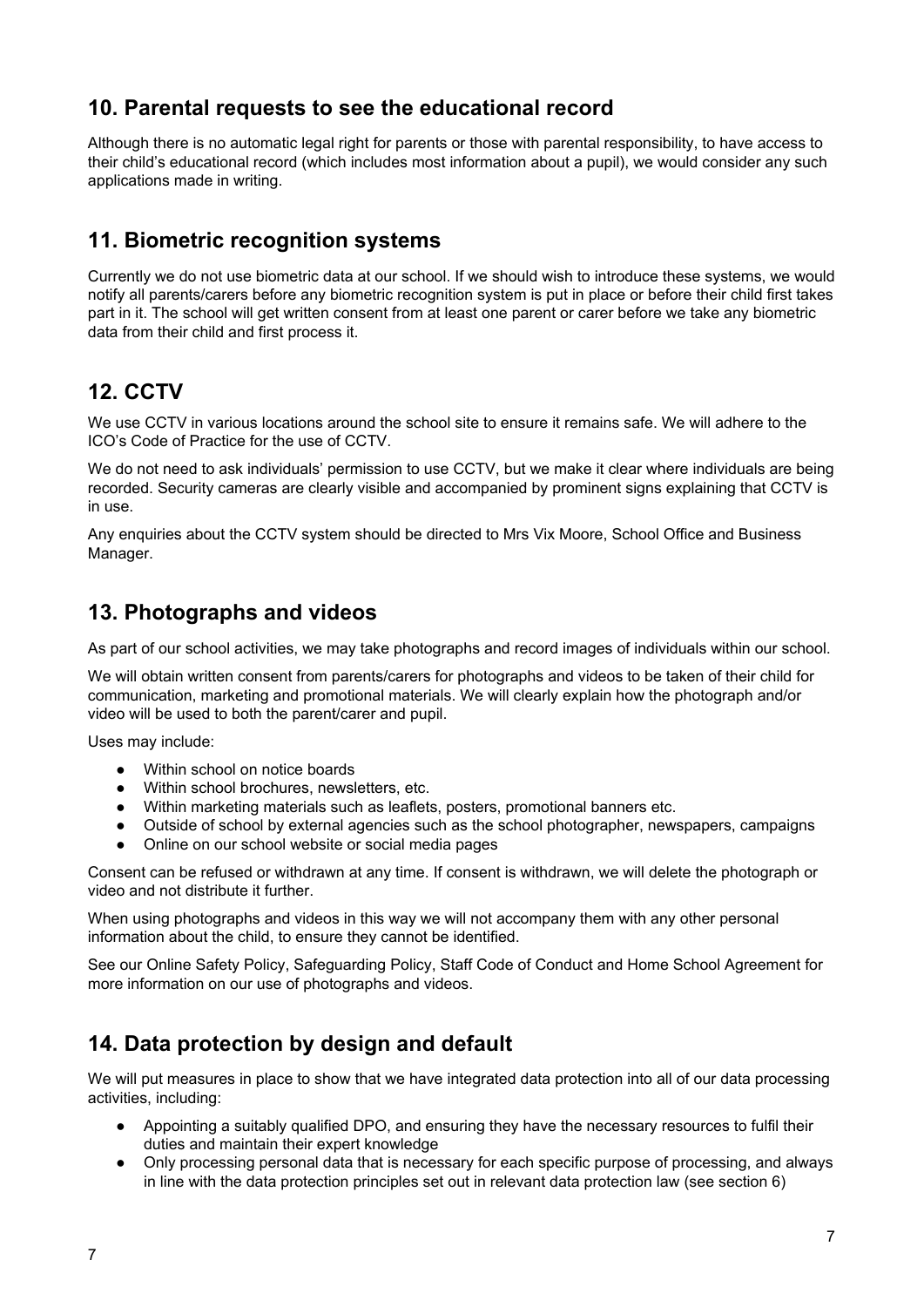- Completing privacy impact assessments where the school's processing of personal data presents a high risk to rights and freedoms of individuals, and when introducing new technologies (the DPO will advise on this process)
- Integrating data protection into internal documents including this policy, any related policies and privacy notices
- Regularly training members of staff on data protection law, this policy, any related policies and any other data protection matters; we will also keep a record of attendance
- Regularly conducting reviews and audits to test our privacy measures and make sure we are compliant
- Maintaining records of our processing activities, including:
	- For the benefit of data subjects, making available the name and contact details of our school and DPO and all information we are required to share about how we use and process their personal data (via our privacy notices)
	- $\circ$  For all personal data that we hold, maintaining an internal record of the type of data, data subject, how and why we are using the data, any third-party recipients, how and why we are storing the data, retention periods and how we are keeping the data secure

# **15. Data security and storage of records**

We will protect personal data and keep it safe from unauthorised or unlawful access, alteration, processing or disclosure, and against accidental or unlawful loss, destruction or damage.

In particular:

- Paper-based records that contain personal data are kept under lock and key when not in use
- Portable electronic devices i.e. Chromebooks, have suitable protection so that personal data is kept secure and password protected and users are advised to lock screens when not in use to prevent unauthorised access
- Papers containing confidential personal data must not be left on office and classroom desks, on staff room tables, pinned to notice/display boards, or left anywhere else where there is general access.
- Where personal information needs to be taken off site, staff must sign it in and out from the school office
- Passwords that are at least 8 characters long containing letters and numbers are used to access school computers and other electronic devices. Staff are reminded to change their passwords at regular intervals
- Encryption software is used to protect all portable devices, such as laptops and USB devices
- Staff, pupils or governors who access personal information on their personal devices are expected to follow the same security procedures as for school-owned equipment (see our Online eSafety Policy).
- Where we need to share personal data with a third party, we carry out due diligence and take reasonable steps to ensure it is stored securely, shared securely for example by secure email systems and adequately protected (see section 8)

# **16. Disposal of records**

Personal data that is no longer needed will be disposed of securely. Personal data that has become inaccurate or out of date will also be disposed of securely, where we cannot or do not need to rectify or update it.

For example, we will shred or incinerate paper-based records, and overwrite or delete electronic files. We may also use a third party to safely dispose of records on the school's behalf. If we do so, we will require the third party to provide sufficient guarantees that it complies with data protection law.

# **17. Personal data breaches**

The school will make all reasonable endeavours to ensure that there are no personal data breaches.

In the unlikely event of a suspected data breach, we will follow the procedure set out in appendix 1.

When appropriate, we will report the data breach to the ICO within 72 hours. Such breaches in a school context may include, but are not limited to: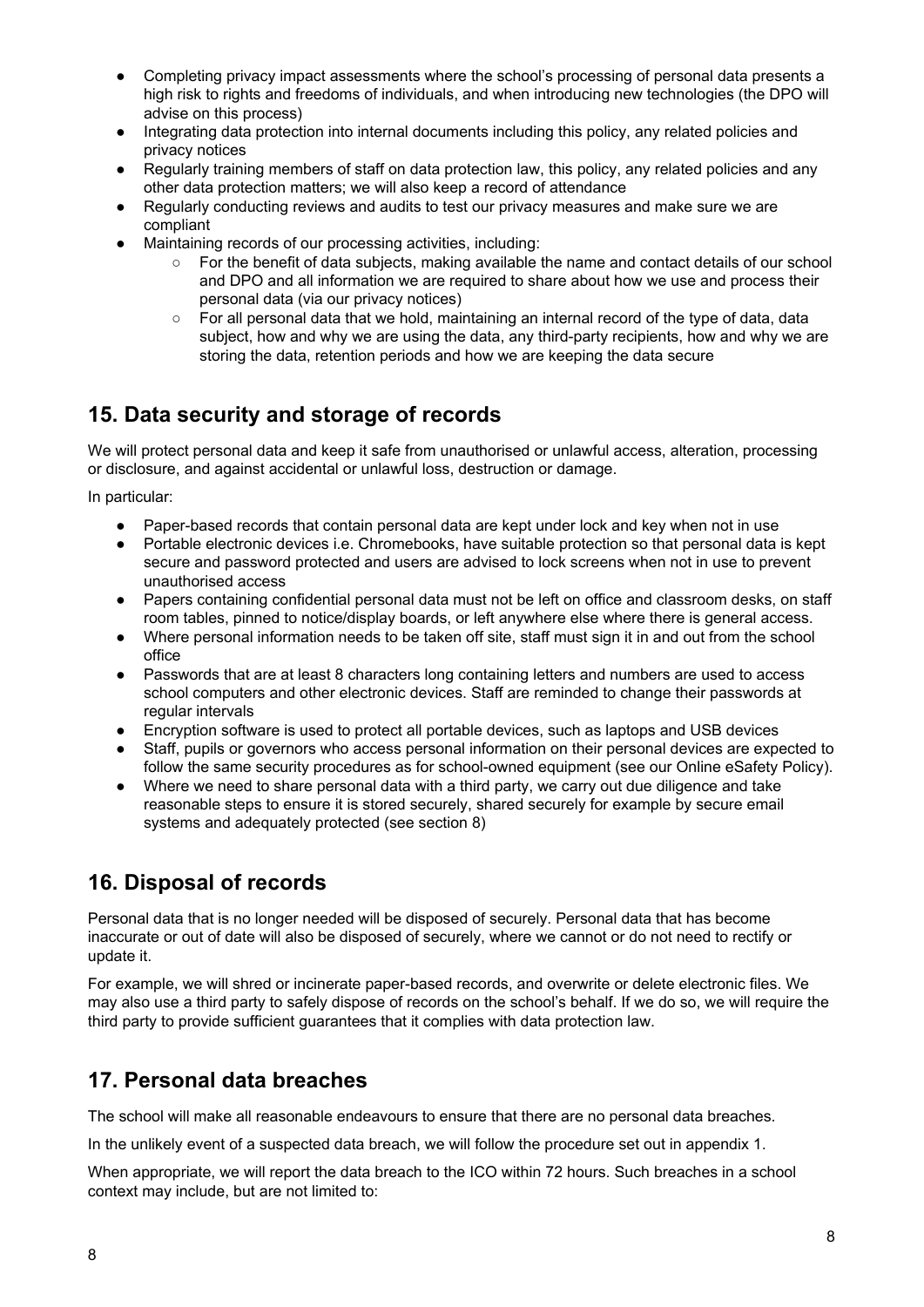- A non-anonymised dataset being published on the school website which shows the exam results of pupils eligible for the pupil premium
- Safeguarding information being made available to an unauthorised person
- The theft of a school laptop containing non-encrypted personal data about pupils

## **18. Training**

All staff are provided with data protection training as part of their induction process.

The Data Protection Link Governor will complete data protection training. The Chair of Governors will ensure that on every committee, the chair and one other governor has completed data protection training.

Data protection will also form part of continuing professional development, where changes to legislation, guidance or the school's processes make it necessary.

### **19. Monitoring arrangements**

The DPO is responsible for monitoring and reviewing this policy.

This policy will be reviewed and updated **annually** and shared with the full governing board.

### **20. Links with other policies**

This Data Protection Policy is linked to our:

- Freedom of information publication scheme
- Online Safety Policy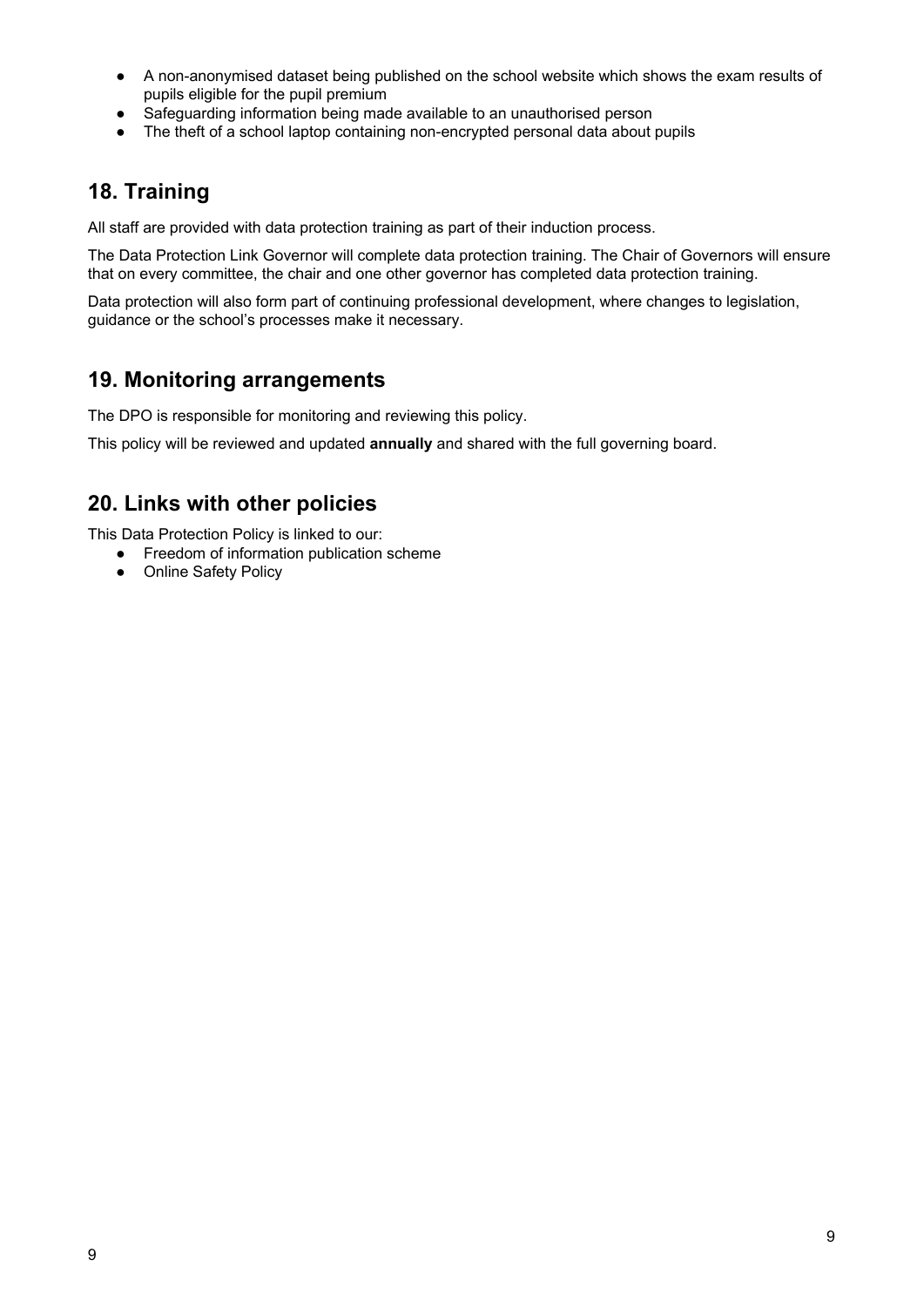# **Appendix 1: Personal data breach procedure**

This procedure is based on guidance on personal data [breaches](https://ico.org.uk/for-organisations/guide-to-the-general-data-protection-regulation-gdpr/personal-data-breaches/) produced by the ICO.

- On finding or causing a breach, or potential breach, the staff member or data processor must immediately notify the DPO
- The DPO will investigate the report, and determine whether a breach has occurred. To decide, the DPO will consider whether personal data has been accidentally or unlawfully:
	- Lost
	- Stolen
	- Destroyed
	- Altered
	- Disclosed or made available where it should not have been
	- Made available to unauthorised people
- The DPO will alert the headteacher and the chair of governors
- The DPO will make all reasonable efforts to contain and minimise the impact of the breach, assisted by relevant staff members or data processors where necessary. (Actions relevant to specific data types are set out at the end of this procedure)
- The DPO will assess the potential consequences, based on how serious they are, and how likely they are to happen
- The DPO will work out whether the breach must be reported to the ICO. This must be judged on a case-by-case basis. To decide, the DPO will consider whether the breach is likely to negatively affect people's rights and freedoms, and cause them any physical, material or non-material damage (e.g. emotional distress), including through:
	- Loss of control over their data
	- Discrimination
	- Identity theft or fraud
	- Financial loss
	- Unauthorised reversal of pseudonymisation (for example, key-coding)
	- Damage to reputation
	- Loss of confidentiality
	- Any other significant economic or social disadvantage to the individual(s) concerned

If it's likely that there will be a risk to people's rights and freedoms, the DPO must notify the ICO.

- The DPO will document the decision (either way), in case it is challenged at a later date by the ICO or an individual affected by the breach. Documented decisions are stored within the school's computer system.
- Where the ICO must be notified, the DPO will do this via the 'report a [breach'](https://ico.org.uk/for-organisations/report-a-breach/) page of the ICO [website](https://ico.org.uk/for-organisations/report-a-breach/) within 72 hours. As required, the DPO will set out:
	- A description of the nature of the personal data breach including, where possible:
		- The categories and approximate number of individuals concerned
		- The categories and approximate number of personal data records concerned
	- The name and contact details of the DPO
	- A description of the likely consequences of the personal data breach
	- A description of the measures that have been, or will be taken, to deal with the breach and mitigate any possible adverse effects on the individual(s) concerned
- If all the above details are not yet known, the DPO will report as much as they can within 72 hours. The report will explain that there is a delay, the reasons why, and when the DPO expects to have further information. The DPO will submit the remaining information as soon as possible
- The DPO will also assess the risk to individuals, again based on the severity and likelihood of potential or actual impact. If the risk is high, the DPO will promptly inform, in writing, all individuals whose personal data has been breached. This notification will set out:
	- The name and contact details of the DPO
	- A description of the likely consequences of the personal data breach
	- A description of the measures that have been, or will be, taken to deal with the data breach and mitigate any possible adverse effects on the individual(s) concerned
- The DPO will notify any relevant third parties who can help mitigate the loss to individuals for example, the police, insurers, banks or credit card companies
- The DPO will document each breach, irrespective of whether it is reported to the ICO. For each breach, this record will include the:
	- Facts and cause
	- Effects